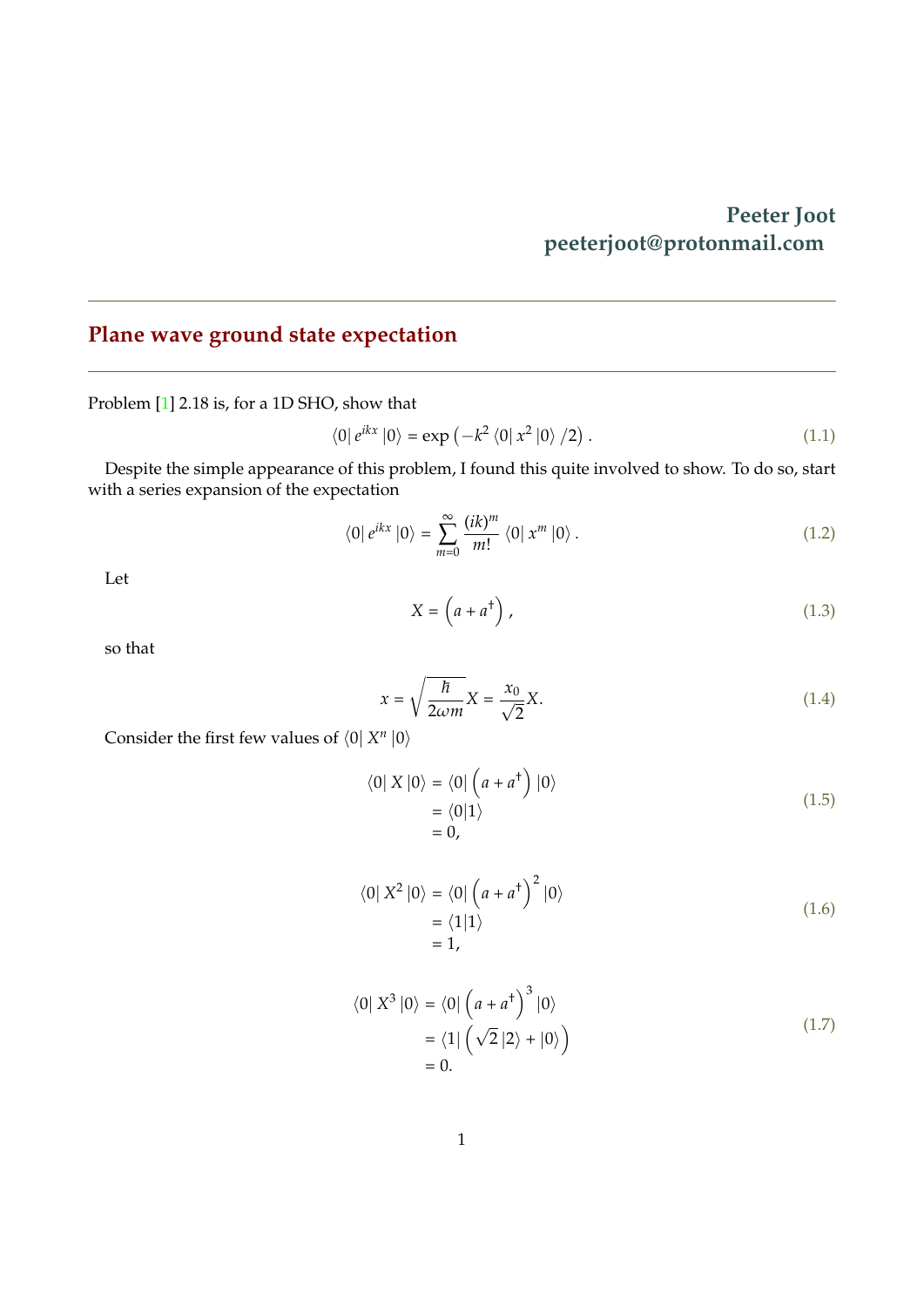Whenever the power  $n$  in  $X^n$  is even, the braket can be split into a bra that has only contributions from odd eigenstates and a ket with even eigenstates. We conclude that  $\langle 0| X^n |0 \rangle = 0$  when  $n$  is odd. Noting that  $\langle 0 | x^2 | 0 \rangle = x_0^2/2$ , this leaves

$$
\langle 0 | e^{ikx} | 0 \rangle = \sum_{m=0}^{\infty} \frac{(ik)^{2m}}{(2m)!} \langle 0 | x^{2m} | 0 \rangle
$$
  
= 
$$
\sum_{m=0}^{\infty} \frac{(ik)^{2m}}{(2m)!} \left( \frac{x_0^2}{2} \right)^m \langle 0 | X^{2m} | 0 \rangle
$$
  
= 
$$
\sum_{m=0}^{\infty} \frac{1}{(2m)!} \left( -k^2 \langle 0 | x^2 | 0 \rangle \right)^m \langle 0 | X^{2m} | 0 \rangle .
$$
 (1.8)

This problem is now reduced to showing that

$$
\frac{1}{(2m)!} \langle 0 | X^{2m} | 0 \rangle = \frac{1}{m! \, 2^m},\tag{1.9}
$$

or

$$
\langle 0 | X^{2m} | 0 \rangle = \frac{(2m)!}{m! 2^m}
$$
  
= 
$$
\frac{(2m)(2m-1)(2m-2)\cdots(2)(1)}{2^m m!}
$$
  
= 
$$
\frac{2^m(m)(2m-1)(m-1)(2m-3)(m-2)\cdots(2)(3)(1)(1)}{2^m m!}
$$
  
= 
$$
(2m-1)!!
$$
, (1.10)

where  $n!! = n(n-2)(n-4) \cdots$ .

It looks like  $\langle 0|X^{2m} |0\rangle$  can be expanded by inserting an identity operator and proceeding recursively, like

$$
\langle 0 | X^{2m} | 0 \rangle = \langle 0 | X^2 \left( \sum_{n=0}^{\infty} |n \rangle \langle n| \right) X^{2m-2} | 0 \rangle
$$
  
= 
$$
\langle 0 | X^2 (|0 \rangle \langle 0| + |2 \rangle \langle 2|) X^{2m-2} | 0 \rangle
$$
  
= 
$$
\langle 0 | X^{2m-2} | 0 \rangle + \langle 0 | X^2 | 2 \rangle \langle 2 | X^{2m-2} | 0 \rangle.
$$
 (1.11)

This has made use of the observation that  $\langle 0| X^2 |n \rangle = 0$  for all  $n \neq 0, 2$ . The remaining term includes the factor

$$
\langle 0 | X^2 | 2 \rangle = \langle 0 | \left( a + a^{\dagger} \right)^2 | 2 \rangle
$$
  
=  $\left( \langle 0 | + \sqrt{2} \langle 2 | \right) | 2 \rangle$   
=  $\sqrt{2}$ , (1.12)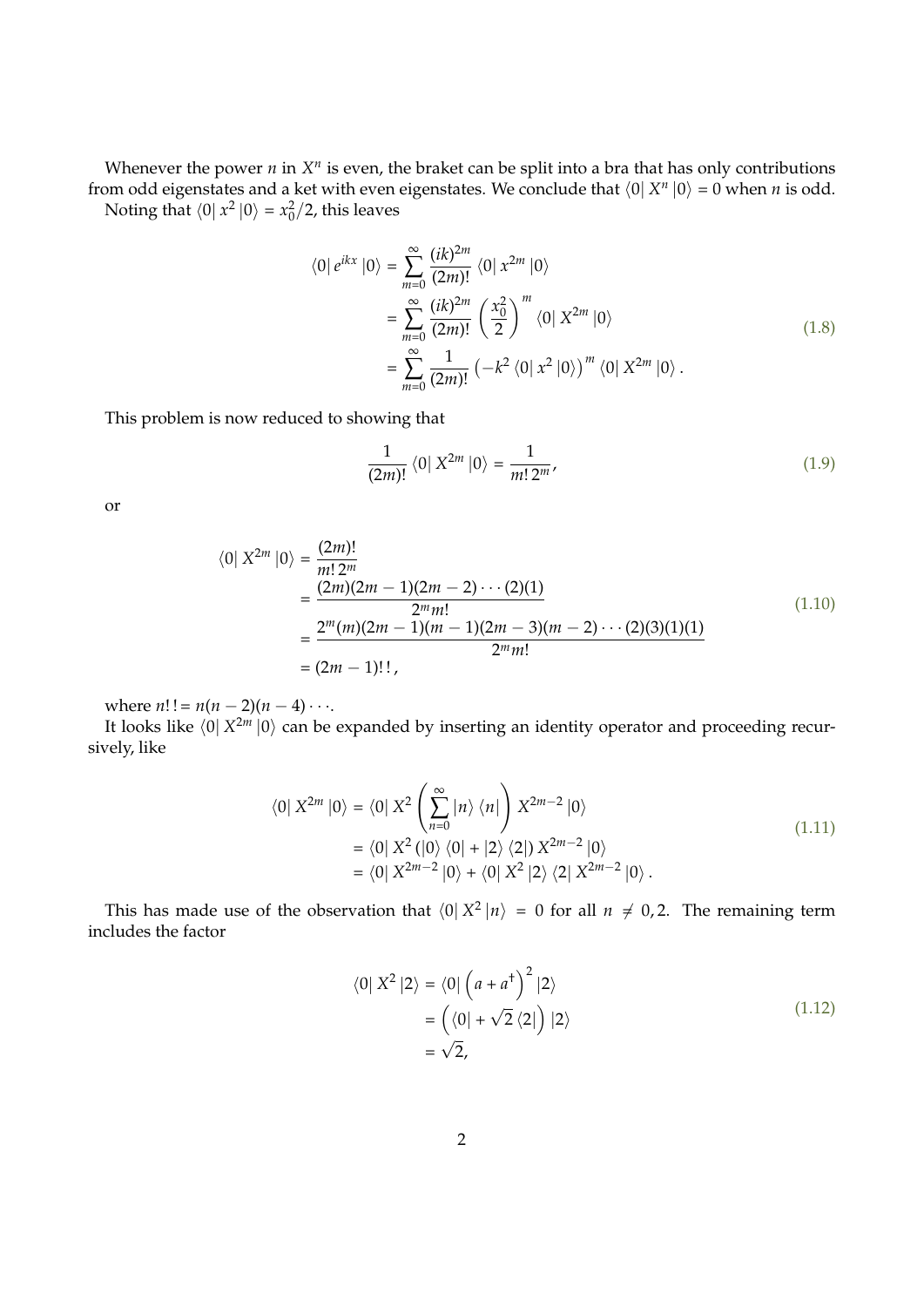Since  $\sqrt{2}|2\rangle = (a^{\dagger})^2 |0\rangle$ , the expectation of interest can be written

$$
\langle 0 | X^{2m} | 0 \rangle = \langle 0 | X^{2m-2} | 0 \rangle + \langle 0 | a^2 X^{2m-2} | 0 \rangle. \tag{1.13}
$$

How do we expand the second term. Let's look at how *a* and *X* commute

$$
aX = [a, X] + Xa
$$
  
= 
$$
[a, a + a^{\dagger}] + Xa
$$
  
= 
$$
[a, a^{\dagger}] + Xa
$$
  
= 
$$
1 + Xa,
$$
 (1.14)

$$
a2X = a (aX)
$$
  
= a (1 + Xa)  
= a + aXa  
= a + (1 + Xa) a  
= 2a + Xa<sup>2</sup>. (1.15)

Proceeding to expand *a* <sup>2</sup>*X <sup>n</sup>* we find

$$
a^{2}X^{3} = 6X + 6X^{2}a + X^{3}a^{2}
$$
  
\n
$$
a^{2}X^{4} = 12X^{2} + 8X^{3}a + X^{4}a^{2}
$$
  
\n
$$
a^{2}X^{5} = 20X^{3} + 10X^{4}a + X^{5}a^{2}
$$
  
\n
$$
a^{2}X^{6} = 30X^{4} + 12X^{5}a + X^{6}a^{2}.
$$
\n(1.16)

It appears that we have

$$
[a^{2}X^{n}, X^{n}a^{2}] = \beta_{n}X^{n-2} + 2nX^{n-1}a,
$$
\n(1.17)

where

$$
\beta_n = \beta_{n-1} + 2(n-1),\tag{1.18}
$$

and  $\beta_2 = 2$ . Some goofing around shows that  $\beta_n = n(n-1)$ , so the induction hypothesis is

$$
[a2Xn, Xna2] = n(n-1)Xn-2 + 2nXn-1a.
$$
 (1.19)

Let's check the induction

$$
a^{2}X^{n+1} = a^{2}X^{n}X
$$
  
=  $(n(n - 1)X^{n-2} + 2nX^{n-1}a + X^{n}a^{2})X$   
=  $n(n - 1)X^{n-1} + 2nX^{n-1}aX + X^{n}a^{2}X$   
=  $n(n - 1)X^{n-1} + 2nX^{n-1}(1 + Xa) + X^{n}(2a + Xa^{2})$   
=  $n(n - 1)X^{n-1} + 2nX^{n-1} + 2nX^{n}a + 2X^{n}a + X^{n+1}a^{2}$   
=  $X^{n+1}a^{2} + (2 + 2n)X^{n}a + (2n + n(n - 1))X^{n-1}$   
=  $X^{n+1}a^{2} + 2(n + 1)X^{n}a + (n + 1)nX^{n-1},$  (1.20)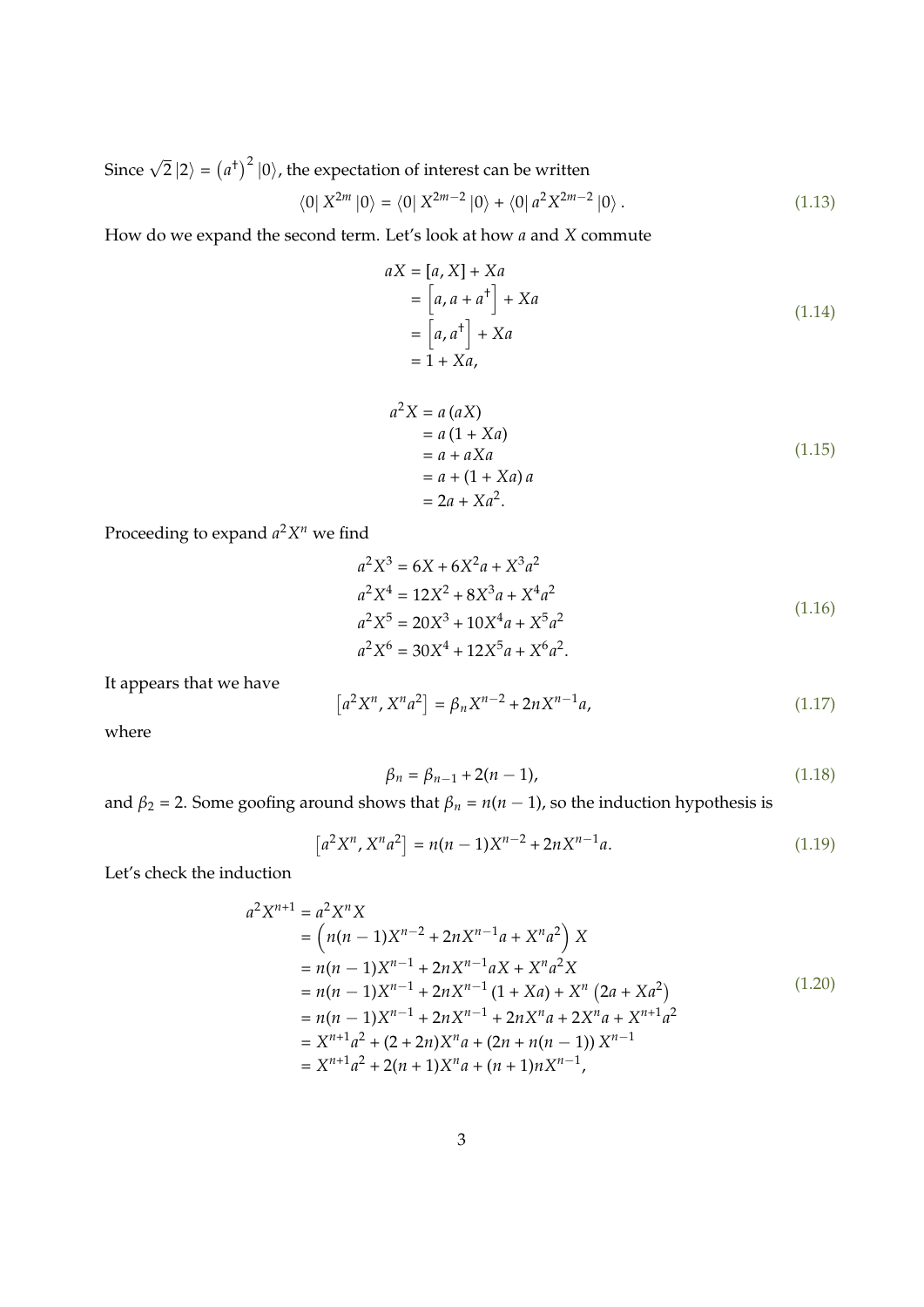which concludes the induction, giving

$$
\langle 0 | a^2 X^n | 0 \rangle = n(n-1) \langle 0 | X^{n-2} | 0 \rangle , \qquad (1.21)
$$

and

$$
\langle 0 | X^{2m} | 0 \rangle = \langle 0 | X^{2m-2} | 0 \rangle + (2m-2)(2m-3) \langle 0 | X^{2m-4} | 0 \rangle. \tag{1.22}
$$

Let

$$
\sigma_n = \langle 0 | X^n | 0 \rangle \tag{1.23}
$$

so that the recurrence relation, for  $2n \geq 4$  is

$$
\sigma_{2n} = \sigma_{2n-2} + (2n-2)(2n-3)\sigma_{2n-4} \tag{1.24}
$$

We want to show that this simplifies to

$$
\sigma_{2n} = (2n - 1)!!\tag{1.25}
$$

The first values are

$$
\sigma_0 = \langle 0 | X^0 | 0 \rangle = 1 \tag{1.26a}
$$

$$
\sigma_2 = \langle 0 | X^2 | 0 \rangle = 1 \tag{1.26b}
$$

which gives us the right result for the first term in the induction

$$
\sigma_4 = \sigma_2 + 2 \times 1 \times \sigma_0 \n= 1 + 2 \n= 3!!
$$
\n(1.27)

For the general induction term, consider

$$
\sigma_{2n+2} = \sigma_{2n} + 2n(2n - 1)\sigma_{2n-2}
$$
  
= (2n - 1)!! + 2n(2n - 1)(2n - 3)!!  
= (2n + 1)(2n - 1)!!  
= (2n + 1)!!

which completes the final induction. That was also the last thing required to complete the proof, so we are done!